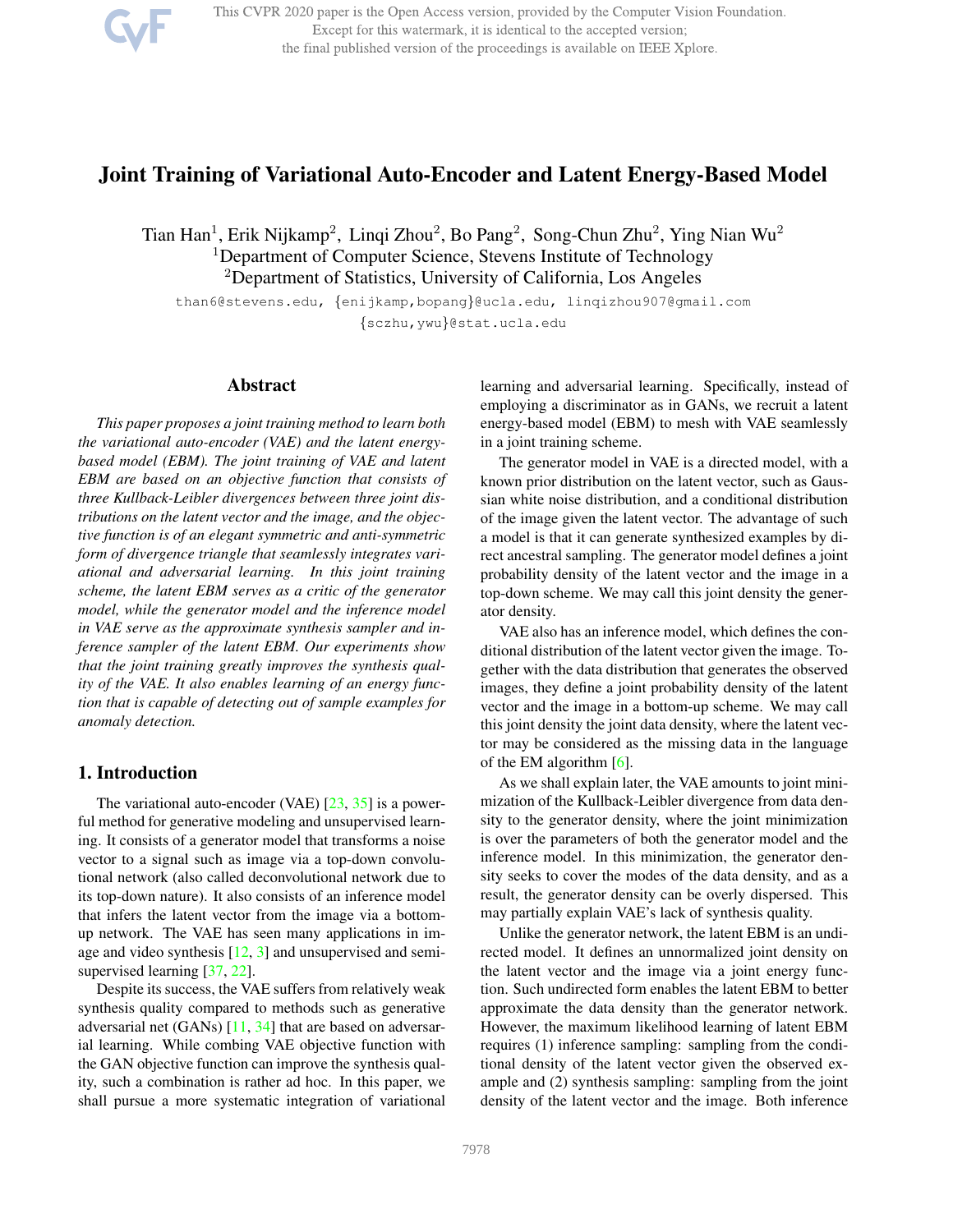sampling and synthesis sampling require time-consuming Markov chain Monte Carlo (MCMC).

In this paper, we propose to jointly train the VAE and the latent EBM so that these two models can borrow strength from each other. The objective function of the joint training method consists of the Kullback-Leibler divergences between three joint densities of the latent vector and the image, namely the data density, the generator density, and the latent EBM density. The three Kullback-Leilber divergences form an elegant symmetric and anti-symmetric form of divergence triangle that integrates the variational learning and the adversarial learning seamlessly.

The joint training is beneficial to both the VAE and the latent EBM. The latent EBM has a more flexible form and can approximate the data density better than the generator model. It serves as a critic of the generator model by judging it against the data density. To the generator model, the latent EBM serves as a surrogate of the data density and a target density for the generator model to approximate. The generator model and the associated inference model, in return, serve as approximate synthesis sampler and inference sampler of the latent EBM, thus relieving the latent EBM of the burden of MCMC sampling.

Our experiments show that the joint training method can learn the generator model with strong synthesis ability. It can also learn an energy function that is capable of anomaly detection.

## 2. Contributions and related work

The following are contributions of our work. (1) We propose a joint training method to learn both VAE and latent EBM. The objective function is of a symmetric and antisymmetric form of divergence triangle. (2) The proposed method integrates variational and adversarial learning. (3) The proposed method integrates the research themes initiated by the Boltzmann machine and Helmholtz machine.

The following are the themes that are related to our work.

(1) Variational and adversarial learning. Over the past few years, there has been an explosion in research on variational learning and adversarial learning, inspired by VAE [23, 35, 37, 12] and GAN [11, 34, 2, 41] respectively. One aim of our work is to find a natural integration of variational and adversarial learning. We also compare with some prominent methods along this theme in our experiments. Notably, adversarially learned inference (ALI) [9, 7] combines the learning of the generator model and inference model in an adversarial framework. It can be improved by adding conditional entropy regularization as in more recent methods ALICE [26] and SVAE [4]. Though these methods are trained using joint discriminator on image and latent vector, such a discriminator is not a probability density, thus it is not a latent EBM.

(2) Helmholtz machine and Boltzmann machine. Before

VAE and GAN took over, Boltzmann machine [1, 17, 36] and Helmholtz machine [16] are two classes of models for generative modeling and unsupervised learning. Boltzmann machine is the most prominent example of latent EBM. The learning consists of two phases. The positive phase samples from the conditional distribution of the latent variables given the observed example. The negative phase samples from the joint distribution of the latent variables and the image. The parameters are updated based on the differences between statistical properties of positive and negative phases. Helmholtz machine can be considered a precursor of VAE. It consists of a top-down generation model and the bottom-up recognition model. The learning also consists of two phases. The wake phase infers the latent variables based on the recognition model and updates the parameters of the generation model. The sleep phase generates synthesized data from the generation model and updates the parameters of the recognition model. Our work seeks to integrate the two classes of models.

(3) Divergence triangle for joint training of generator network and energy-based model. The generator and energy-based model can be trained separately using maximum likelihood criteria as in [13, 33], and they can also be trained jointly as recently explored by [20, 38, 14, 24]. In particular, [14] proposes a divergence triangle criterion for joint training. Our training criterion is also in the form of divergence triangle. However, the EBM in these papers is only defined on the image and there is no latent vector in the EBM. In our work, we employ latent EBM which defines a joint density on the latent vector and the image, thus this undirected joint density is more natural match to the generator density and the data density, both are directed joint densities of the latent vector and the image.

# 3. Models and learning

#### 3.1. Generator network

Let  $z$  be the  $d$ -dimensional latent vector. Let  $x$  be the D-dimensional signal, such as an image. VAE consists of a generator model, which defines a joint probability density

$$
p_{\theta}(x, z) = p(z)p_{\theta}(x|z), \qquad (1)
$$

in a top-down direction, where  $p(z)$  is the known prior distribution of the latent vector  $z$ , such as uniform distribution or Gaussian white noise, i.e.,  $z \sim N(0, I_d)$ , where  $I_d$ is the d-dimensional identity matrix.  $p_{\theta}(x|z)$  is the conditional distribution of x given z. A typical form of  $p_{\theta}(x|z)$ is such that  $x = g_{\theta}(z) + \epsilon$ , where  $g_{\theta}(z)$  is parametrized by a top-down convolutional network (also called the deconvolutional network due to the top-down direction), with  $\theta$  collecting all the weight and bias terms of the network.  $\epsilon$  is the residual noise, and usually it is assumed  $\epsilon \sim N(0, \sigma^2 I_D)$ .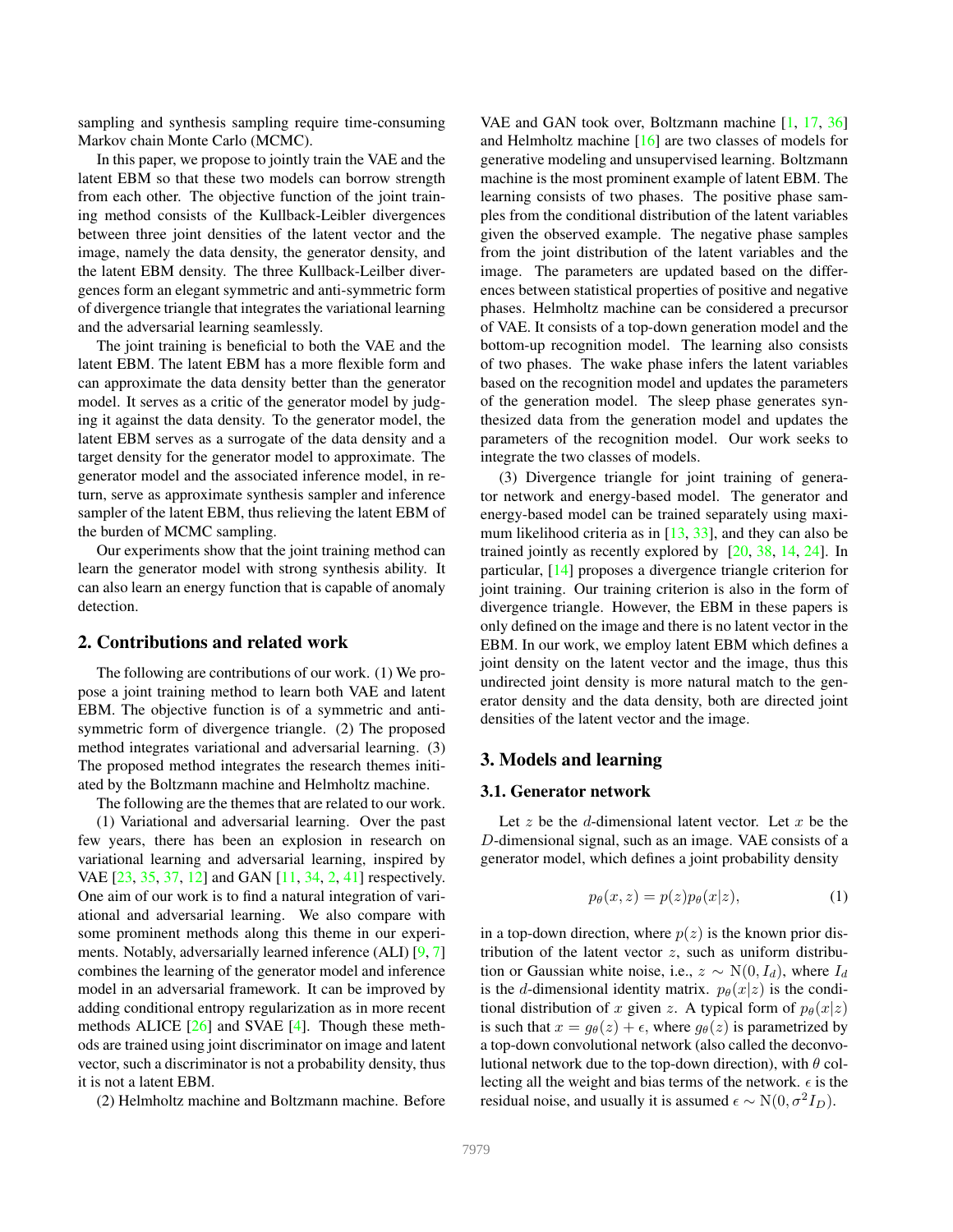The generator network is a directed model. We call  $p_{\theta}(x, z)$  the generator density. x can be sampled directly by first sampling z and then sampling x given z. This is sometimes called ancestral sampling in the literature [30].

The marginal distribution  $p_{\theta}(x) = \int p_{\theta}(x, z) dz$ . It is not in closed form. Thus the generator network is sometimes called the implicit generative model in the literature.

The inference of  $z$  can be based on the posterior distribution of z given x, i.e.,  $p_{\theta}(z|x) = p_{\theta}(x, z)/p_{\theta}(x)$ .  $p_{\theta}(z|x)$ is not in closed form.

#### 3.2. Inference model

VAE assumes an inference model  $q_{\phi}(z|x)$  with a separate set of parameters  $\phi$ . One example of  $q_{\phi}(z|x)$  is  $N(\mu_{\phi}(x), V_{\phi}(x))$ , where  $\mu_{\phi}(x)$  is the *d*-dimensional mean vector, and  $V_{\phi}(x)$  is the d-dimensional diagonal variancecovariance matrix. Both  $\mu_{\phi}$  and  $V_{\phi}$  can be parametrized by bottom-up convolutional networks, whose parameters are denoted by  $\phi$ . The inference model  $q_{\phi}(z|x)$  is a closed form approximation to the true posterior  $p_{\theta}(z|x)$ .

#### 3.3. Data density

Let  $q_{data}(x)$  be the distribution that generates the observed images. In practice, expectation with respect to  $q_{data}(x)$  can be approximated by the average over the observed training examples.

The reason we use the notation  $q$  to denote the data distribution  $q_{data}(x)$  is that  $q_{data}(x)$  can be naturally combined with the inference model  $q_{\phi}(z|x)$ , so that we have the joint density

$$
q_{\phi}(x, z) = q_{\text{data}}(x)q_{\phi}(z|x). \tag{2}
$$

The above is also a directional density in that it can be factorized in a bottom-up direction. We may call the joint density  $q_{\phi}(x, z)$  the data density, where in the terminology of the EM algorithm, we may consider  $z$  as the missing data, and  $q_{\phi}(z|x)$  as the imputation model of the missing data.

# 3.4. VAE

The top-down generator density  $p_{\theta}(x, z) = p(z)p_{\theta}(x|z)$ and the bottom-up data density  $q_{\phi}(x, z) = q_{data}(x)q_{\phi}(z|x)$ form a natural pair. As noted by [14], VAE can be viewed as the following joint minimization

$$
\min_{\theta} \min_{\phi} \mathrm{KL}(q_{\phi}(x, z) \| p_{\theta}(x, z)), \tag{3}
$$

where for two densities  $q(x)$  and  $p(x)$  in general,  $KL(q(x)||p(x)) = E_q[log(q(x)/p(x)]$  is the Kullback-Leibler divergence between  $q$  and  $p$ .

To connect the above joint minimization to the usual form of VAE,

$$
KL(q_{\phi}(x, z)||p_{\theta}(x, z)) = KL(q_{data}(x)||p_{\theta}(x))
$$
 (4)

$$
+ \mathbf{E}_{q_{\text{data}}(x)}[\text{KL}(q_{\phi}(z|x)||p_{\theta}(z|x))], \quad (5)
$$

where for two joint densities  $q(x, y)$  and  $p(x, y)$ , we define  $KL(q(y|x)||p(y|x)) = E_{q(x|y)}[log(q(y|x)/p(y|x)) \ge 0.$ 

Since  $\text{KL}(q_{\text{data}}(x)||p_{\theta}(x)) = \text{E}_{q_{\text{data}}(x)}[\log q_{\text{data}}(x)] E_{q_{data}(x)}[\log p_{\theta}(x)],$  the joint minimization problem is equivalent to the joint maximization of

$$
E_{q_{data}(x)}[\log p_{\theta}(x) - KL(q_{\phi}(z|x)||p_{\theta}(z|x))]
$$
 (6)

$$
= \mathrm{E}_{q_{\mathrm{data}}(x)}[\mathrm{E}_{q_{\phi}(z|x)}[\log p_{\theta}(x,z)] - \mathrm{E}_{q_{\phi}(z|x)}[\log q_{\phi}(z|x)],
$$

which is the lower bound of the log-likelihood used in VAE [23].

It is worth of noting that the wake-sleep algorithm [16] for training the Helmholtz machine consists of (1) wake phase:  $\min_{\theta} \text{KL}(q_{\phi}(x, z)||p_{\theta}(x, z))$ , and (2) sleep phase:  $\min_{\phi} \text{KL}(p_{\theta}(x, z)||q_{\phi}(x, z))$ . The sleep phase reverses the order of KL-divergence.

#### 3.5. Latent EBM

Unlike the directed joint densities  $p_{\theta}(x, z)$  =  $p(z)p_{\theta}(x|z)$  in the generator network, and  $q_{\phi}(x, z)$  =  $q_{data}(x)q_{\phi}(z|x)$  in the data density, the latent EBM defines an undirected joint density, albeit an unnormalized one:

$$
\pi_{\alpha}(x, z) = \frac{1}{Z(\alpha)} \exp[f_{\alpha}(x, z)],\tag{7}
$$

where  $-f_\alpha(x, z)$  is the energy function (a term originated from statistical physics) defined on the image  $x$  and the latent vector z.  $Z(\alpha) = \int \int \exp[f_{\alpha}(x, z)]dxdz$  is the normalizing constant. It is usually intractable, and  $\exp[f_{\alpha}(x, z)]$  is an unnormalized density. The most prominent example of latent EBM is the Boltzmann machine [1, 17], where  $f_{\alpha}(x, z)$  consists of pairwise potentials. In our work, we first encode  $x$  into a vector and then concatenate this vector with the vector z, and then get  $f_{\alpha}(x, z)$  by a network defined on the concatenated vector.

## 3.6. Inference and synthesis sampling

Let  $\pi_{\alpha}(x) = \int \pi_{\alpha}(x, z) dz$  be the marginal density of latent EBM. The maximum likelihood learning of  $\alpha$  is based on  $\min_{\alpha} \text{KL}(q_{\text{data}}(x) \| \pi_{\alpha}(x))$  because minimizing  $KL(q_{data}(x)||\pi_{\alpha}(x))$  is equivalent to maximizing the loglikelihood  $E_{q_{data}(x)}[\log \pi_{\alpha}(x)]$ . The learning gradient is

$$
\frac{\partial}{\partial \alpha} \mathcal{E}_{q_{\text{data}}(x)}[\log \pi_{\alpha}(x)] = \mathcal{E}_{q_{\text{data}}(x)\pi_{\alpha}(z|x)} \left[ \frac{\partial}{\partial \alpha} f_{\alpha}(x, z) \right] - \mathcal{E}_{\pi_{\alpha}(x, z)} \left[ \frac{\partial}{\partial \alpha} f_{\alpha}(x, z) \right].
$$
 (8)

This is a well known result in latent EBM  $[1, 25]$ . On the right hand of the above equation, the two expectations can be approximated by Monte Carlo sampling. For each observed image, sampling from  $\pi_{\alpha}(z|x)$  is to infer z from  $x$ . We call it the inference sampling. In the literature, it is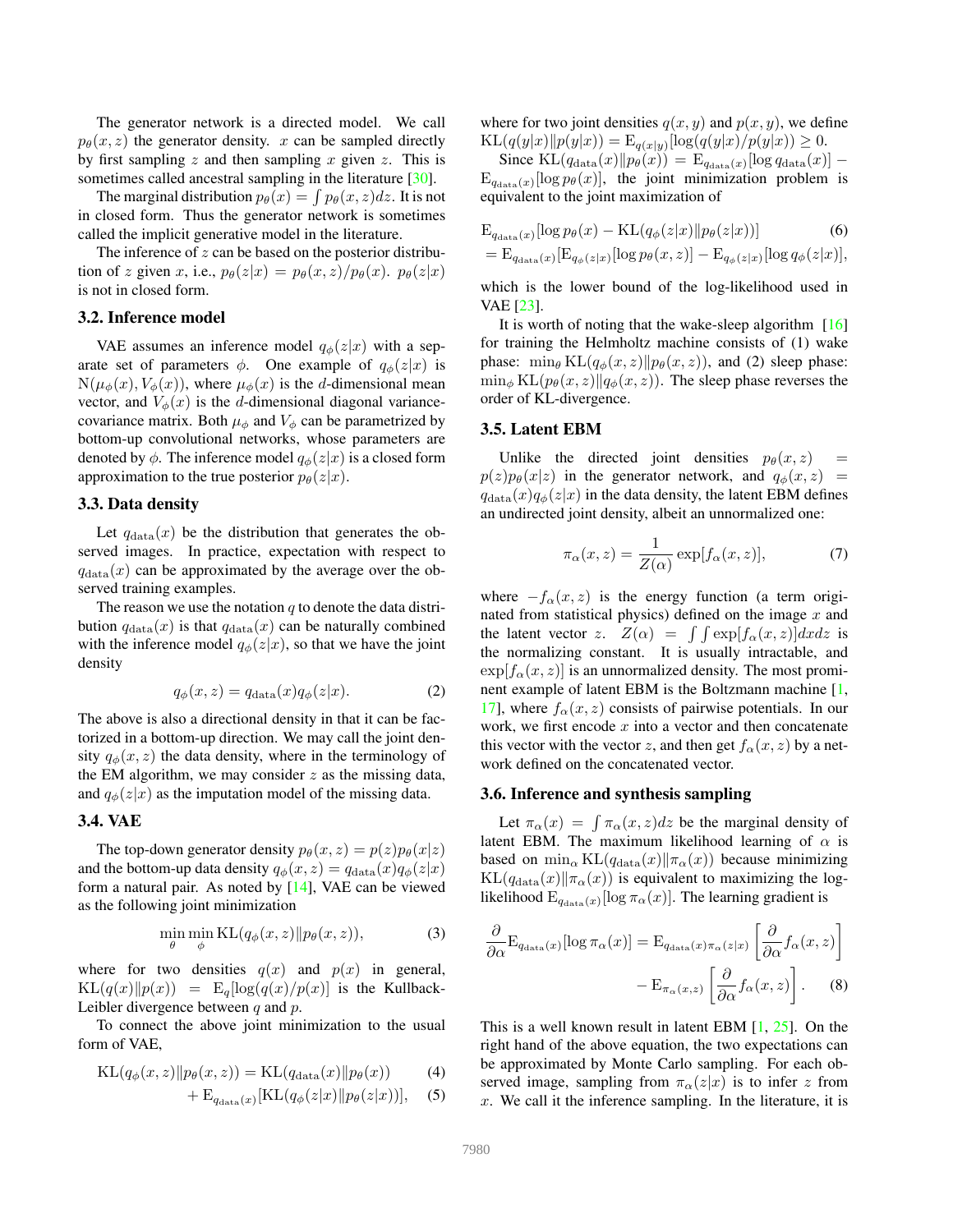called the positive phase  $[1, 17]$ . It is also called clamped sampling where  $x$  is an observed image and is fixed. Sampling from  $\pi_{\alpha}(x, z)$  is to generate synthesized examples from the model. We call it the synthesis sampling. In the literature, it is called the negative phase. It is also called unclamped sampling where  $x$  is also generated from the model.

## 4. Joint training

### 4.1. Objective function of joint training

- We have the following three joint densities.
- (1) The generator density  $p_{\theta}(x, z) = p(z)p_{\theta}(x|z)$ .
- (2) The data density  $q_{\phi}(x, z) = q_{data}(x)q_{\phi}(z|x)$ .
- (3) The latent EBM density  $\pi_{\alpha}(x, z)$ .

We propose to learn the generator model parametrized by θ, the inference model parametrized by  $\phi$ , and the latent EBM parametrized by  $\alpha$  by the following divergence triangle:

$$
\min_{\theta} \min_{\phi} \max_{\alpha} L(\theta, \alpha, \phi),
$$
\n(9)

$$
L = \text{KL}(q_{\phi} \| p_{\theta}) + \text{KL}(p_{\theta} \| \pi_{\alpha}) - \text{KL}(q_{\phi} \| \pi_{\alpha}), \quad (10)
$$

where all the densities  $q_{\phi}$ ,  $p_{\theta}$ , and  $\pi_{\alpha}$  are joint densities of  $(x, z)$ .

The above objective function is in an symmetric and antisymmetric form. The anti-symmetry is caused by the negative sign in front of  $KL(q_{\phi}||\pi_{\alpha})$  and the maximization over α.

#### 4.2. Learning of latent EBM

For learning the latent EBM,  $\max_{\alpha} L$  is equivalent to minimizing

$$
L_{\mathcal{E}}(\alpha) = \mathcal{KL}(q_{\phi} \| \pi_{\alpha}) - \mathcal{KL}(p_{\theta} \| \pi_{\alpha}).
$$
 (11)

In the above minimization,  $\pi_{\alpha}$  seeks to get close to the data density  $q_{\phi}$  and get away from  $p_{\theta}$ . Thus  $\pi_{\alpha}$  serves as a critic of  $p_{\theta}$  by comparing  $p_{\theta}$  against  $q_{\phi}$ . Because of the undirected form of  $\pi_{\alpha}$ , it can be more flexible than the directional  $p_{\theta}$ in approximating  $q_{\phi}$ .

The gradient of the above minimization is

$$
\frac{d}{d\alpha}L_{\mathcal{E}}(\alpha) = -\mathcal{E}_{q_{\text{data}}(x)q_{\phi}(z|x)} \left[\frac{\partial}{\partial\alpha}f_{\alpha}(x,z)\right] + \mathcal{E}_{p_{\theta}(x,z)} \left[\frac{\partial}{\partial\alpha}f_{\alpha}(x,z)\right].
$$
\n(12)

Comparing Eqn.12 to Eqn.8, we replace  $\pi_{\alpha}(z|x)$  by  $q_{\phi}(z|x)$  in the inference sampling in the positive phase, and we replace  $\pi_{\alpha}(x, z)$  by  $p_{\theta}(x, z)$  in the synthesis sampling in the negative phase. Both  $q_{\phi}(z|x)$  and  $p_{\theta}(x, z)$  can be sampled directly. Thus the joint training enables the latent EBM to avoid MCMC in both inference sampling and synthesis sampling. In other words, the inference model serves as an approximate inference sampler for latent EBM, and the generator network serves as an approximate synthesis sampler for latent EBM.

#### 4.3. Learning of generator network

For learning the generator network,  $\min_{\theta} L$  is equivalent to minimizing

$$
L_{\mathcal{G}}(\theta) = \mathrm{KL}(q_{\phi} \| p_{\theta}) + \mathrm{KL}(p_{\theta} \| \pi_{\alpha}). \tag{13}
$$

where the gradient can be computed as:

$$
\frac{d}{d\theta}L_{\mathcal{G}}(\theta) = -\mathcal{E}_{q_{\text{data}}(x)q_{\phi}(z|x)} \left[\frac{\partial}{\partial \theta} \log p_{\theta}(x|z)\right] - \frac{\partial}{\partial \theta} \mathcal{E}_{p_{\theta}(x,z)} \left[f_{\alpha}(x,z)\right].
$$
\n(14)

In  $KL(q_{\phi}||p_{\theta})$ ,  $p_{\theta}$  appears on the right hand side of KLdivergence. Minimizing this KL-divergence with respect to  $\theta$  requires  $p_{\theta}$  to cover all the major modes of  $q_{\phi}$ . If  $p_{\theta}$ is not flexible enough, it will strain itself to cover all the major modes, and as a result, it will make  $p_{\theta}$  over-dispersed than  $q_{\phi}$ . This may be the reason that VAE tends to suffer in synthesis quality.

However, in the second term,  $KL(p_\theta || \pi_\alpha)$ ,  $p_\theta$  appears on the left hand side of KL-divergence, and  $\pi_{\alpha}$ , which seeks to get close to  $q_{\phi}$  and get away from  $p_{\theta}$  in its dynamics, serves as a surrogate for data density  $q_{\phi}$ , and a target for  $p_{\theta}$ . Because  $p_{\theta}$  appears on the left hand side of KL-divergence, it has the mode chasing behavior, i.e., it may chase some major modes of  $\pi_{\alpha}$  (surrogate of  $q_{\phi}$ ), while it does not need to cover all the modes. Also note that in  $KL(p_\theta || \pi_\alpha)$ , we do not need to know  $Z(\alpha)$  because it is a constant as far as  $\theta$  is concerned.

Combine the above two KL-divergences, approximately, we minimize a symmetrized version of KL-divergence  $S(q_{\phi}||p_{\theta}) = \text{KL}(q_{\phi}||p_{\theta}) + \text{KL}(p_{\theta}||q_{\phi})$  (assuming  $\pi_{\alpha}$  is close to  $q_{\phi}$ ). This will correct the over-dispersion of VAE, and improve the synthesis quality of VAE.

We refer the reader to the textbook  $[10, 31]$  on the difference between  $\min_p KL(q||p)$  and  $\min_p KL(p||q)$ . In the literature, they are also referred to as inclusive and exclusive KL, or KL and reverse KL.

#### 4.4. An adversarial chasing game

The dynamics of  $\pi_{\alpha}$  is that it seeks to get close to the data density  $q_{\phi}$  and get away from  $p_{\theta}$ . But the dynamics of  $p_{\theta}$ is that it seeks to get close to  $\pi_{\alpha}$  (and at the same time also get close to the data density  $q_{\phi}$ ). This defines an adversarial chasing game, i.e.,  $\pi_{\alpha}$  runs toward  $q_{\phi}$  and runs from  $p_{\theta}$ , while  $p_\theta$  chases  $\pi_\alpha$ . As a result,  $\pi_\alpha$  leads  $p_\theta$  toward  $q_\phi$ .  $p_\theta$ and  $\pi_{\alpha}$  form an actor-critic pair.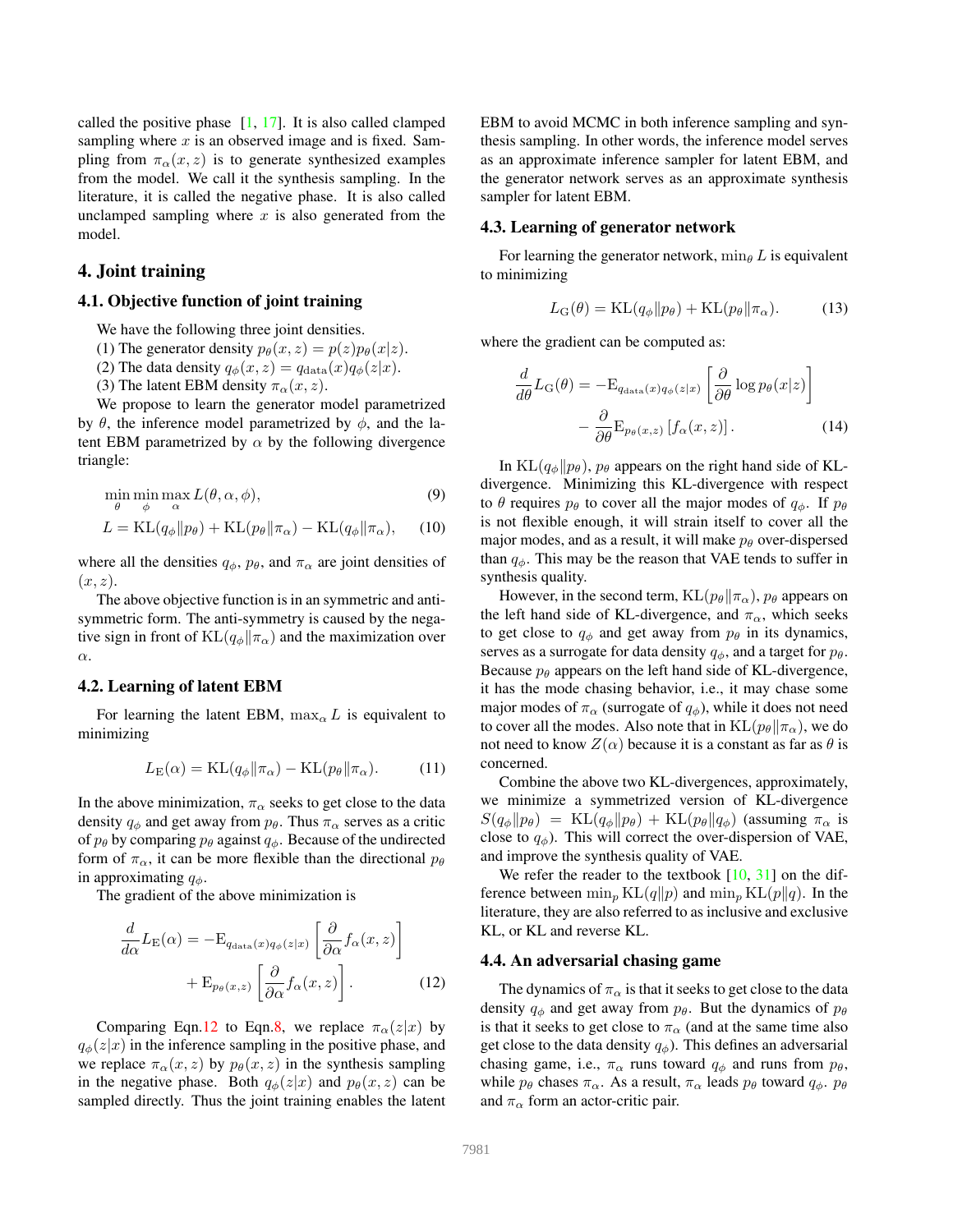#### 4.5. Learning of inference model

The learning of the inference model  $q_{\phi}(z|x)$  can be based on  $\min_{\phi} L(\theta, \alpha, \phi)$ , which is equivalent to minimizing

$$
L_{\rm I}(\phi) = \mathrm{KL}(q_{\phi} \| p_{\theta}) - \mathrm{KL}(q_{\phi} \| \pi_{\alpha}). \tag{15}
$$

 $q_{\phi}(z|x)$  seeks to be close to  $p_{\theta}(z|x)$  relative to  $\pi_{\alpha}(z|x)$ . That is,  $q_{\phi}(z|x)$  seeks to be the inference model for  $p_{\theta}$ . Meanwhile,  $\pi_{\alpha}(z|x)$  seeks to be close to  $q_{\phi}(z|x)$ . This is also a chasing game.  $q_{\phi}(z|x)$  leads  $\pi_{\alpha}(z|x)$  to be close to  $p_{\theta}(z|x).$ 

The gradient of  $L_1(\phi)$  in Eqn.15 can be readily computed as:

$$
\frac{d}{d\phi}L_{\rm I}(\phi) = \frac{\partial}{\partial\phi} \mathcal{E}_{q_{\phi}(x,z)} \left[ \log q_{\phi}(x,z) - \log p_{\theta}(x,z) \right] \n- \frac{\partial}{\partial\phi} \mathcal{E}_{q_{\phi}(x,z)} \left[ \log q_{\phi}(x,z) - f_{\alpha}(x,z) \right].
$$
\n(16)

We may also learn  $q_{\phi}(z|x)$  by minimizing

$$
L_{\rm I}(\phi) = \mathrm{KL}(q_{\phi} \| p_{\theta}) + \mathrm{KL}(q_{\phi} \| \pi_{\alpha}), \tag{17}
$$

where we let  $q_{\phi}(z|x)$  to be close to both  $p_{\theta}(z|x)$  and  $\pi_{\alpha}(z|x)$  in variational approximation.

# 4.6. Algorithm

Algorithm 1 Joint training for VAE and latent EBM

Require:

training images  $\{x_i\}_{i=1}^n$ ; number of learning iterations  $T; \alpha, \theta, \phi \leftarrow$  initialized network parameters.

Ensure:

estimated parameters  $\{\alpha, \theta, \phi\}$ ; generated samples  $\{\tilde{x}_i\}_{i=1}^{\tilde{n}}$ .

- 1: Let  $t \leftarrow 0$ .
- 2: repeat
- 3: **Synthesis sampling for**  $(z_i, \tilde{x}_i)_{i=1}^{\tilde{M}}$  using Eqn.18.
- 4: **Inference sampling for**  $(x_i, \tilde{z}_i)_{i=1}^M$  using Eqn.18.
- 5: **Learn latent EBM**: Given  $\{z_i, \tilde{x}_i\}_{i=1}^{\tilde{M}}$  and  ${x_i, \tilde{z}_i}_{i=1}^M$ , update  $\alpha \leftarrow \alpha - \eta_\alpha L'_E(\alpha)$  using Eqn. 19 with learning rate  $\eta_{\alpha}$ .
- 6: Learn inference model: Given  $\{x_i, \tilde{z}_i\}_{i=1}^M$ , update  $\phi \leftarrow \phi - \eta_{\phi} L'_{1}(\phi)$ , with learning rate  $\eta_{\phi}$  using Eqn. 20.
- 7: Learn generator network: Given  $\{z_i, \tilde{x}_i\}_{i=1}^{\tilde{M}}$  and  ${x_i, \tilde{z}_i}_{i=1}^M$ , update  $\theta \leftarrow \theta - \eta_{\theta} L'_{G}(\theta)$ , with learning rate  $\eta_{\theta}$  using Eqn. 21.

8: Let 
$$
t \leftarrow t + 1
$$
.

9: **until**  $t = T$ 

The latent EBM, generator and inference model can be jointly trained using stochastic gradient descent based on Eqn.12, Eqn.14 and Eqn.16. In practice, we use sample average to approximate the expectation.

Synthesis and inference sampling. The expectations for gradient computation are based on generator density  $p_{\theta}(x, z)$  and data density  $q_{\phi}(x, z)$ . To approximate the expectation of generator density  $E_{p_{\theta}(x,z)}[.]$ , we perform synthesis sampling through  $z \sim p(z)$ ,  $\tilde{x} \sim p_{\theta}(x|z)$  to get M samples  $(z_i, \tilde{x}_i)$ . To approximate the expectation of data density  $E_{q_{\phi}(x,z)}$  [.], we perform inference sampling through  $x \sim q_{\text{data}}(x), \tilde{z} \sim q_{\phi}(z|x)$  to get M samples  $(x_i, \tilde{z}_i)$ . Both  $p_{\theta}(x|z)$  and  $q_{\phi}(z|x)$  are assumed to be Gaussian, therefore we have:

$$
\tilde{x} = g_{\theta}(z) + \sigma e_1, e_1 \sim N(0, I_D);
$$
  
\n
$$
\tilde{z} = \mu_{\phi}(x) + V_{\phi}(x)^{1/2} e_2, e_2 \sim N(0, I_d),
$$
 (18)

where  $g_{\theta}(z)$  is the top-down deconvolutional network for the generator model (see Sec 3.1), and  $\mu_{\phi}(x)$  and  $V_{\phi}(x)$ are bottom-up convolutional networks for the mean vector and the diagonal variance-covariance matrix of the inference model (see Sec 3.2). We follow the common practice  $[11]$  to have  $\tilde{x}$  directly from generator network, i.e.,  $\tilde{x} \approx g_{\theta}(z)$ . Note that the synthesis sample  $(z, \tilde{x})$  and the inference sample  $(x, \tilde{z})$  are functions of the generator parameter  $\theta$  and the inference parameter  $\phi$  respectively which ensure gradient back-propagation.

Model learning. The obtained synthesis samples and inference samples can be used to approximate the expectations in model learning. Specifically, for latent EBM learning, the gradient in Eqn.12 can be approximated by:

$$
\frac{d}{d\alpha}L_{\mathcal{E}}(\alpha) \approx -\frac{1}{M} \sum_{i=1}^{M} \left[ \frac{\partial}{\partial \alpha} f_{\alpha}(x_i, \tilde{z}_i) \right] + \frac{1}{\tilde{M}} \sum_{i=1}^{\tilde{M}} \left[ \frac{\partial}{\partial \alpha} f_{\alpha}(\tilde{x}_i, z_i) \right].
$$
 (19)

For inference model, the gradient in Eqn.16 can be approximated by:

$$
\frac{d}{d\phi}L_{\rm I}(\phi) \approx \frac{\partial}{\partial \phi} \frac{1}{M} \sum_{i=1}^{M} \left[ \log q_{\phi}(x_i, \tilde{z}_i) - \log p_{\theta}(x_i, \tilde{z}_i) \right] \n- \frac{\partial}{\partial \phi} \frac{1}{M} \sum_{i=1}^{M} \left[ \log q_{\phi}(x_i, \tilde{z}_i) - f_{\alpha}(x_i, \tilde{z}_i) \right].
$$
\n(20)

For generator model, the gradient in Eqn.14 can be approximated by:

$$
\frac{d}{d\theta}L_{\mathcal{G}}(\theta) \approx -\frac{1}{M} \sum_{i=1}^{M} \left[ \frac{\partial}{\partial \theta} \log p_{\theta}(x_i | \tilde{z}_i) \right] \n- \frac{\partial}{\partial \theta} \frac{1}{\tilde{M}} \sum_{i=1}^{\tilde{M}} \left[ f_{\alpha}(\tilde{x}_i, z_i) \right].
$$
\n(21)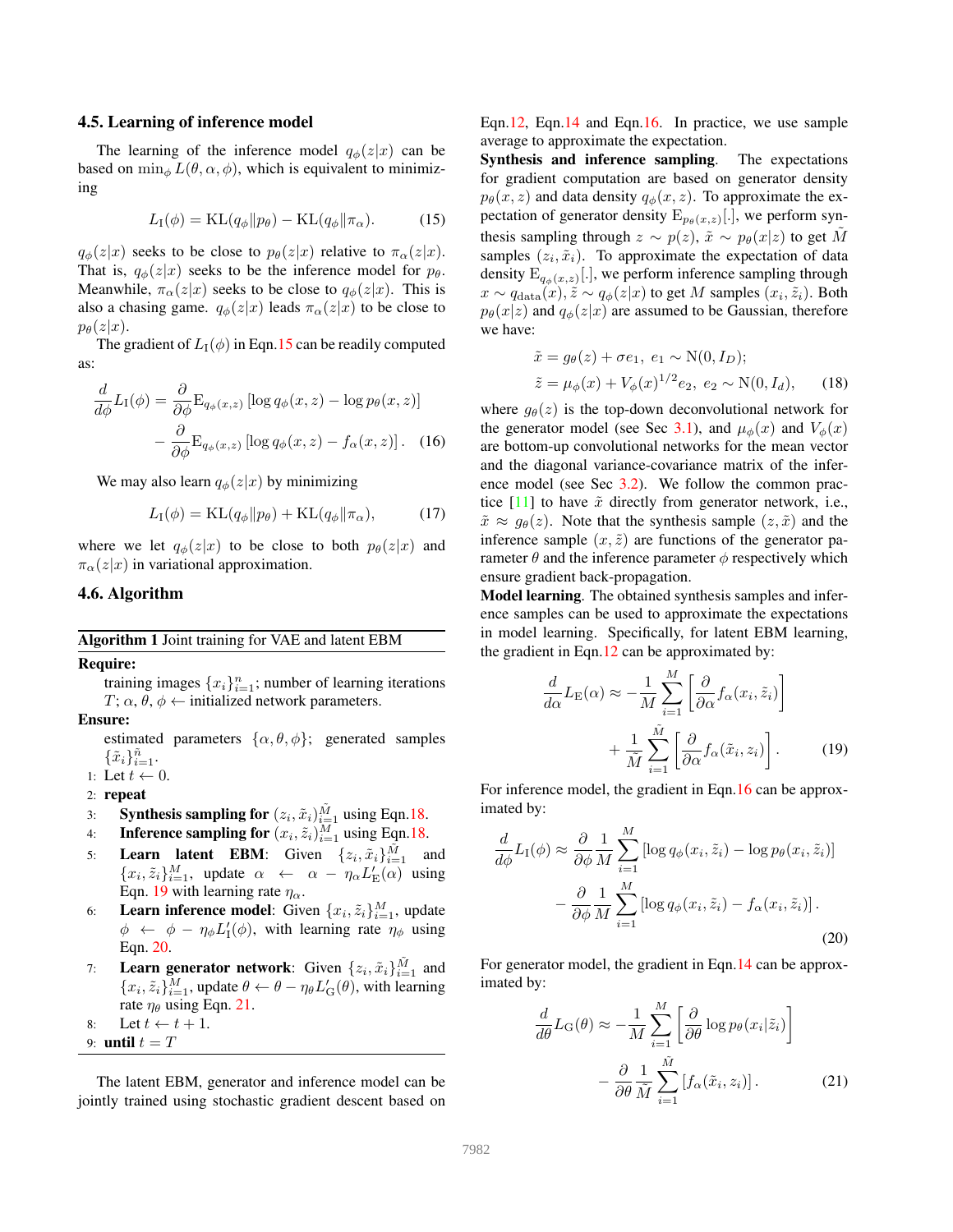Notice that the gradients in Eqn.20 and Eqn.21 on synthesis samples  $(z_i, \tilde{x}_i)$  and inference samples  $(x_i, \tilde{z}_i)$  can be easily back-propagated using Eqn.18. The detailed training procedure is presented in Algorithm 1.

# 5. Experiments

In this section, we evaluate the proposed model on four tasks: image generation, test image reconstruction, out-ofdistribution generalization, and anomaly detection. The learning of inference model is based on Eqn.15, and we also tested the alternative way to train inference model using Eqn.17 for generation and reconstruction. We mainly consider 4 datasets which includes CIFAR-10, CelebA [27], Large-scale Scene Understand (LSUN) dataset [39] and MNIST. We will describe the datasets in more detail in the following relevant subsections. All the training image datasets are resized and scaled to  $[-1, 1]$  with no further pre-processing. All network parameters are initialized with zero-mean gaussian with standard deviation 0.02 and optimized using Adam [21]. We adopt a similar deconvolutional network structure as in [34] for generator model and the "mirror" convolutional structure for inference model. Both structures involve batch normalization [19]. For joint energy model  $\pi_{\alpha}(x, z)$ , we use multiple layers of convolution to transform the observation  $x$  and the latent factor z, then concatenate them at the higher layer which shares similarity as in [26]. Spectral normalization is used as suggested in [29]. We refer to our project page<sup>1</sup> for details.

#### 5.1. Image generation

In this experiment, we evaluate the visual quality of the generated samples. The well-learned generator network  $p_{\theta}$ could generate samples that are realistic and share visual similarities as the training data. We mainly consider three common-used datasets including CIFAR-10, CelebA [27] and LSUN [39] for generation and reconstruction evaluation. The CIFAR-10 contains 60,000 color images of size  $32 \times 32$  of which 50,000 images are for training and 10,000 are for testing. For CelebA dataset, we resize them to be  $64 \times 64$  and randomly select 10,000 images of which 9,000 are for training and 1,000 are for testing. For LSUN dataset, we select the *bedroom* category which contains roughly 3 million images and resize them to  $64 \times 64$ . We separate 10,000 images for testing and use the rest for training. The qualitative results are shown in Figure 1.

We further evaluate our model quantitatively by using Frechet Inception Distance (FID) [28] in Table 1. We compare with baseline models including VAE [23], DCGAN [34], WGAN [2], CoopNet [38], ALICE [26], SVAE [4] and SNGAN [29]. The FID scores are from the relevant papers, and for missing evaluations, we re-evaluate

them by utilizing their released codes or re-implement using similar structures and optimal parameters as indicated in their papers. From Table 1, our model achieves competitive generation performance compared to listed baseline models. Further compared to [14] which has 7.23 Inception Score (IS) on CIFAR-10 and 31.9 FID on CelebA, our model has 7.17 IS and 24.7 FID respectively. It can be shown that our joint training can greatly improve the synthesis quality compared to VAE alone. Note that the SNGAN [29] get better generation on CIFAR-10 which has relatively small resolution, while on other datasets that have relatively high resolution and diverse patterns, our model obtains more favorable results and has more stable training.

#### 5.2. Testing image reconstruction

In this experiment, we evaluate the accuracy of the learned inference model by testing image reconstruction. The well-trained inference model should not only help to learn the latent EBM model but also learn to match the true posterior  $p_{\theta}(z|x)$  of the generator model. Therefore, in practice, a well-learned inference model can be balanced to render both realistic generation, as we show in the previous section, as well as faithful reconstruction on testing images.

We evaluate the model on hold-out testing set of CIFAR-10, CelebA and LSUN-bedroom. Specifically, we use its own 10,000 testing images for CIFAR-10, 1,000 and 10,000 hold-out testing images for CelebA and LSUN-bedroom. The testing images and the corresponding reconstructions are shown in Figure 2. We also quantitatively compare with baseline models (ALI  $[9]$ , ALICE  $[26]$ , SVAE  $[4]$ ) using Rooted Mean Square Error (RMSE). Note that for this experiment, we only compare with the relevant baseline models that contain joint discriminator on  $(x, z)$  and could achieve the decent generation quality. Besides, we do not consider the GANs and their variants because they have no inference model involved and are infeasible for image reconstruction. Table 2 shows the results. VAE is naturally integrated into our probabilistic model for joint learning. However, using VAE alone can be extremely ineffective on complex dataset. Our model instead achieves both the high generation quality as well as the accurate reconstruction.

#### 5.3. Out-of-distribution generalization

In this experiment, we evaluate out-of-distribution (OOD) detection using the learned latent EBM  $\pi_{\alpha}(x, z)$ . If the energy model is well-learned, then the training image, together with its inferred latent factor, should form local energy minima. Unseen images from other distribution other than training ones should be assigned to relatively higher energies. This is closely related to the model of associative memory as observed by Hopfield [18].

We learn the proposed model on CIFAR-10 training im-

<sup>1</sup>https://hthth0801.github.io/jointLearning/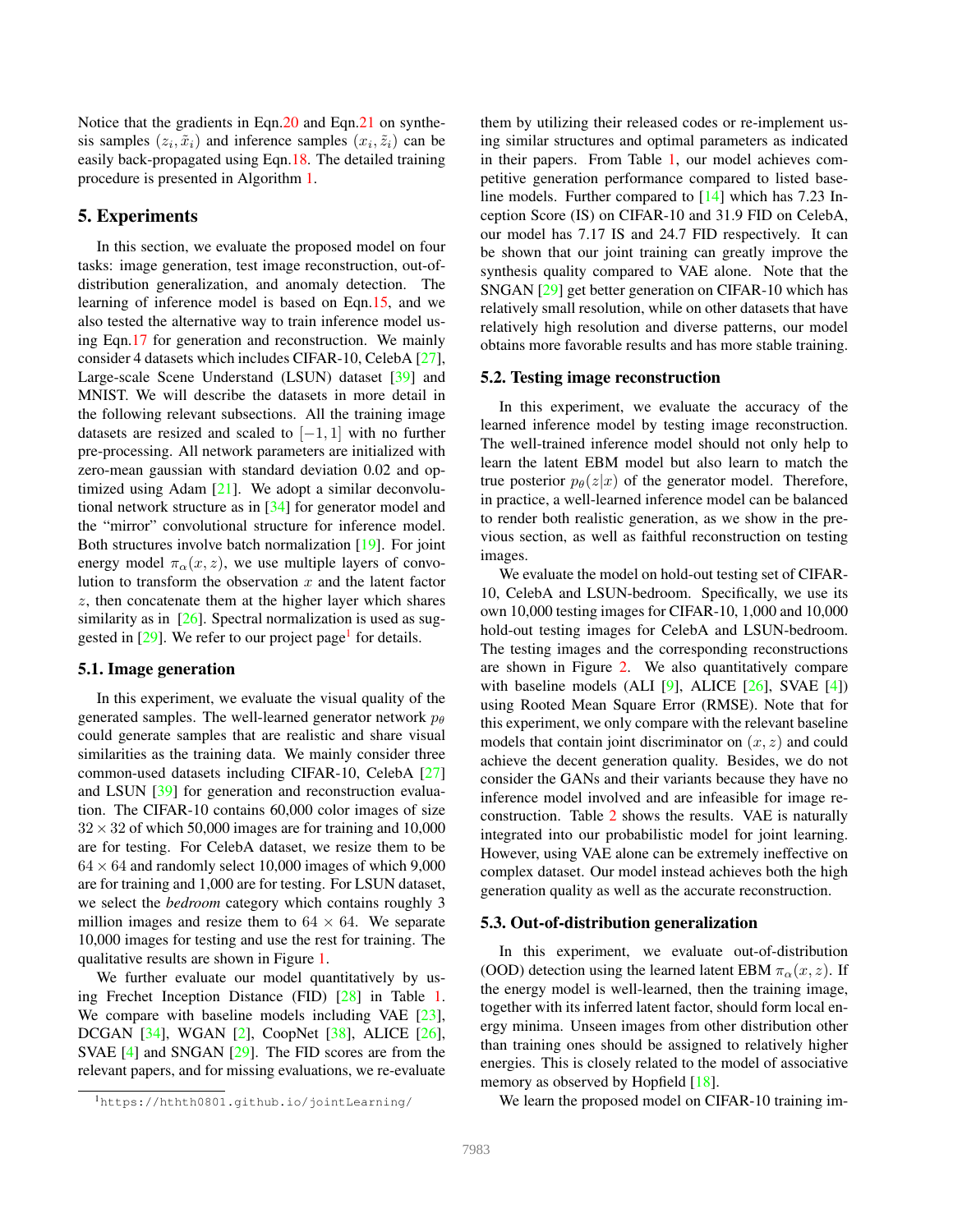

Figure 1: Generated samples. Left: CIFAR-10 generation. Middle: CelebA generation. Right: LSUN bedroom generation.

| Model    | VAE   | DCGAN | WGAN | CoopNet | ALICE | <b>SVAE</b> | <b>SNGAN</b> | $Ours(+)$ | Ours |
|----------|-------|-------|------|---------|-------|-------------|--------------|-----------|------|
| CIFAR-10 | 109.5 | 37.7  | 40.2 | 33.6    | 48.6  | 43.5        | 29.3         | 33.3      | 30.1 |
| CelebA   | 99.09 | 38.4  | 36.4 | 56.6    | 46.1  | 40.7        | 50.4         | 29.5      | 24.7 |
| LSUN     | 175.2 | 70.4  | 67.7 | 35.4    |       |             | 67.8         |           | 27.3 |

Table 1: Sample quality evaluation using FID scores on various datasets. Ours(+) denotes our proposed method with inference model trained using Eqn.17.



Figure 2: Test image reconstruction. Top: CIFAR-10. Bottom: CelebA. Left: test images. Right: reconstructed images.

ages, then utilize the learned energy model to classify the CIFAR-10 testing images from other OOD images using energy value (i.e., negative log likelihood). We use area under

| Model       | CIFAR-10 | CelebA | LSUN-bedroom |
|-------------|----------|--------|--------------|
| <b>VAE</b>  | 0.192    | 0.197  | 0.164        |
| ALI         | 0.558    | 0.720  |              |
| ALICE       | 0.185    | 0.214  | 0.181        |
| <b>SVAE</b> | 0.258    | 0.209  |              |
| $Ours(+)$   | 0.184    | 0.208  | 0.169        |
| Ours        | 0.177    | 0.190  | 0.169        |

Table 2: Testing image reconstruction evaluation using RMSE. Ours(+) denotes our proposed method with inference model trained using Eqn.17.

the ROC curve (AUROC) scores as our OOD metric following [15] and we use Textures [5], uniform noise, SVHN [32] and CelebA images as OOD distributions (Figure 4 provides CIFAR-10 test images and examples of OOD images). We compare with ALICE  $[26]$ , SVAE  $[4]$  and the recent EBM [8] as our baseline models. The CIFAR-10 training for ALICE, SVAE follow the network, hyperparameters and scores for EBM are taken directly from [8]. Table 3 shows the AUROC scores. We also provide histograms of relative likelihoods for OOD distributions in Figure 3 which can further verify that images from OOD distributions are assigned to relatively low log likelihood (i.e., high energy) compared to the training distribution. Our latent EBM could be learned to assign low energy for training distribution and high energy for data that comes from OOD distributions.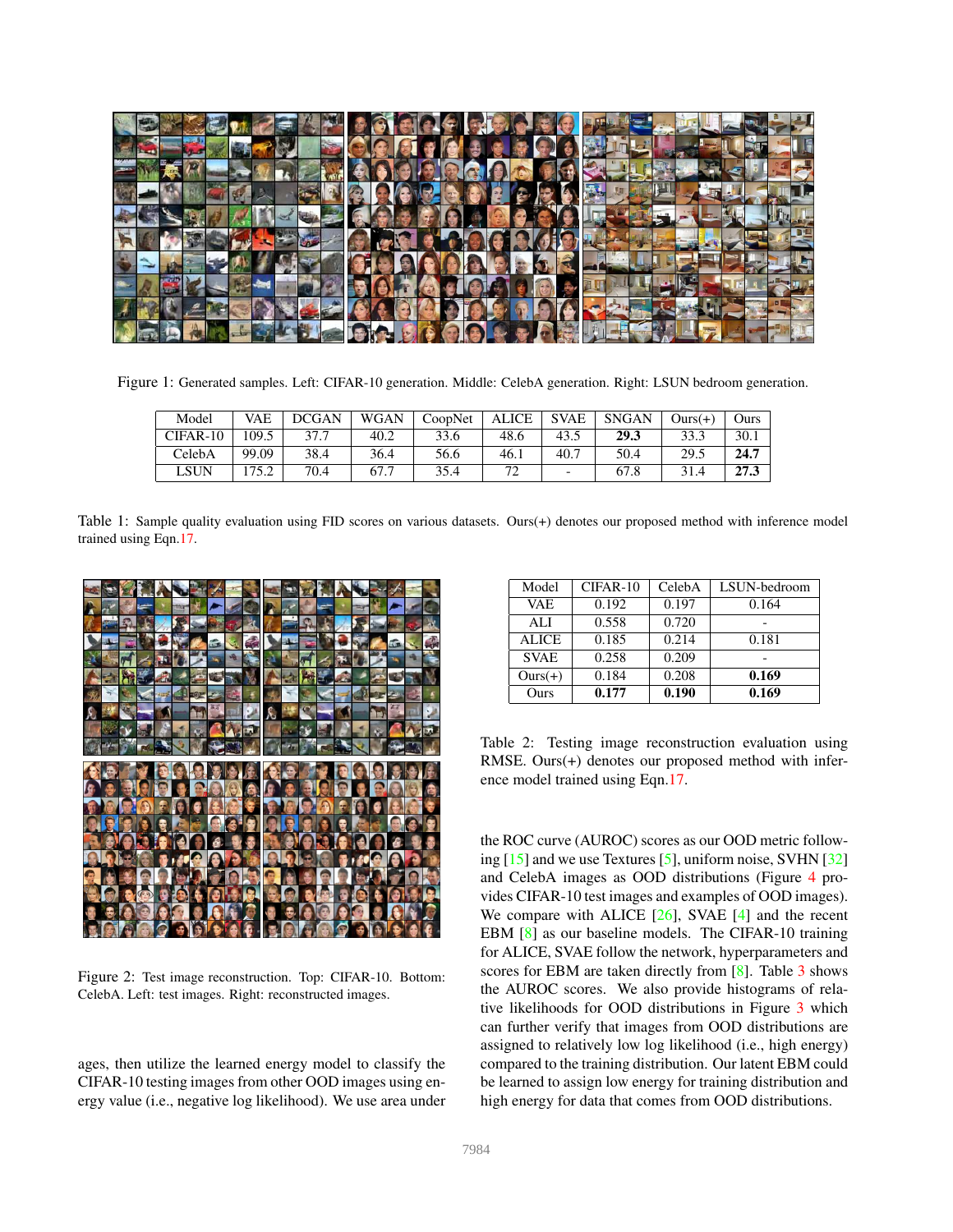

Figure 3: Histogram of log likelihood (unnormalized) for various datasets. We provide the histogram comparison between CIFAR-10 test set and CelebA, Uniform Random, SVHN, Texture and CIFAR-10 train set respectively.



Figure 4: Illustration of images from CIFAR-10 test, SVHN, Uniform Random, Texture and CelebA. The last four are considered to be OOD distributions.

| Model       | <b>SVHN</b> | Uniform | Texture | CelebA |
|-------------|-------------|---------|---------|--------|
| EBM         | 0.63        | 1.0     | 0.48    |        |
| ALICE       | 0.29        | 0.0     | 0.40    | 0.48   |
| <b>SVAE</b> | 0.42        | 0.29    | 0.5     | 0.52   |
| Ours        | 0.68        | 1.0     | 0.56    | 0.56   |

Table 3: AUROC scores of OOD classification on various images datasets. All models are learned on CIFAR-10 train set.

# 5.4. Anomaly detection

In this experiment, we take a closer and more general view of the learned latent EBM with applications to anomaly detection. Unsupervised anomaly detection is one of the most important problems in machine learning and offers great potentials in many areas including cyber-security, medical analysis and surveillance etc. It is similar to the out-of-distribution detection discussed before, but can be more challenging in practice because the anomaly data may come from the distribution that is similar to and not entirely apart from the training distribution. We evaluate our model on MNIST benchmark dataset.

The MNIST dataset contains 60,000 gray-scale images of size  $28 \times 28$  depicting handwritten digits. Following the same experiment setting as [24, 40], we make each digit class an anomaly and consider the remaining 9 digits as normal examples. Our model is trained with only normal data and tested with both normal and anomalous data. We use energy function as our decision function and compare with the BiGAN-based anomaly detection model [40], the recent MEG [24] and the VAE model using area under the

precision-recall curve (AUPRC) as in [40]. Table 4 shows the results.

| Holdout | VAE.  | <b>MEG</b>      | $BiGAN-\sigma$    | Ours              |
|---------|-------|-----------------|-------------------|-------------------|
|         | 0.063 | $0.281 + 0.035$ | $0.287 + 0.023$   | $0.297 + 0.033$   |
| 4       | 0.337 | $0.401 + 0.061$ | $0.443 \pm 0.029$ | $0.723 + 0.042$   |
| 5       | 0.325 | $0.402 + 0.062$ | $0.514 + 0.029$   | $0.676 + 0.041$   |
|         | 0.148 | $0.290 + 0.040$ | $0.347 + 0.017$   | $0.490 \pm 0.041$ |
| 9       | 0.104 | $0.342 + 0.034$ | $0.307 + 0.028$   | $0.383 \pm 0.025$ |

Table 4: AUPRC scores for unsupervised anomaly detection on MNIST. Numbers are taken from [24] and results for our model are averaged over last 10 epochs to account for variance.

# 6. Conclusion

This paper proposes a joint training method to learn both the VAE and the latent EBM simultaneously, where the VAE serves as an actor and the latent EBM serves as a critic. The objective function is of a simple and compact form of divergence triangle that involves three KLdivergences between three joint densities on the latent vector and the image. This objective function integrates both variational learning and adversarial learning. Our experiments show that the joint training improves the synthesis quality of VAE, and it learns reasonable energy function that is capable of anomaly detection.

Learning well-formed energy landscape remains a challenging problem, and our experience suggests that the learned energy function can be sensitive to the setting of hyper-parameters and within the training algorithm. In our further work, we shall further improve the learning of the energy function. We shall also explore joint training of models with multiple layers of latent variables in the styles of Helmholtz machine and Boltzmann machine.

### Acknowledgment

The work is supported by DARPA XAI project N66001- 17-2-4029; ARO project W911NF1810296; and ONR MURI project N00014-16-1-2007; and Extreme Science and Engineering Discovery Environment (XSEDE) grant ASC170063.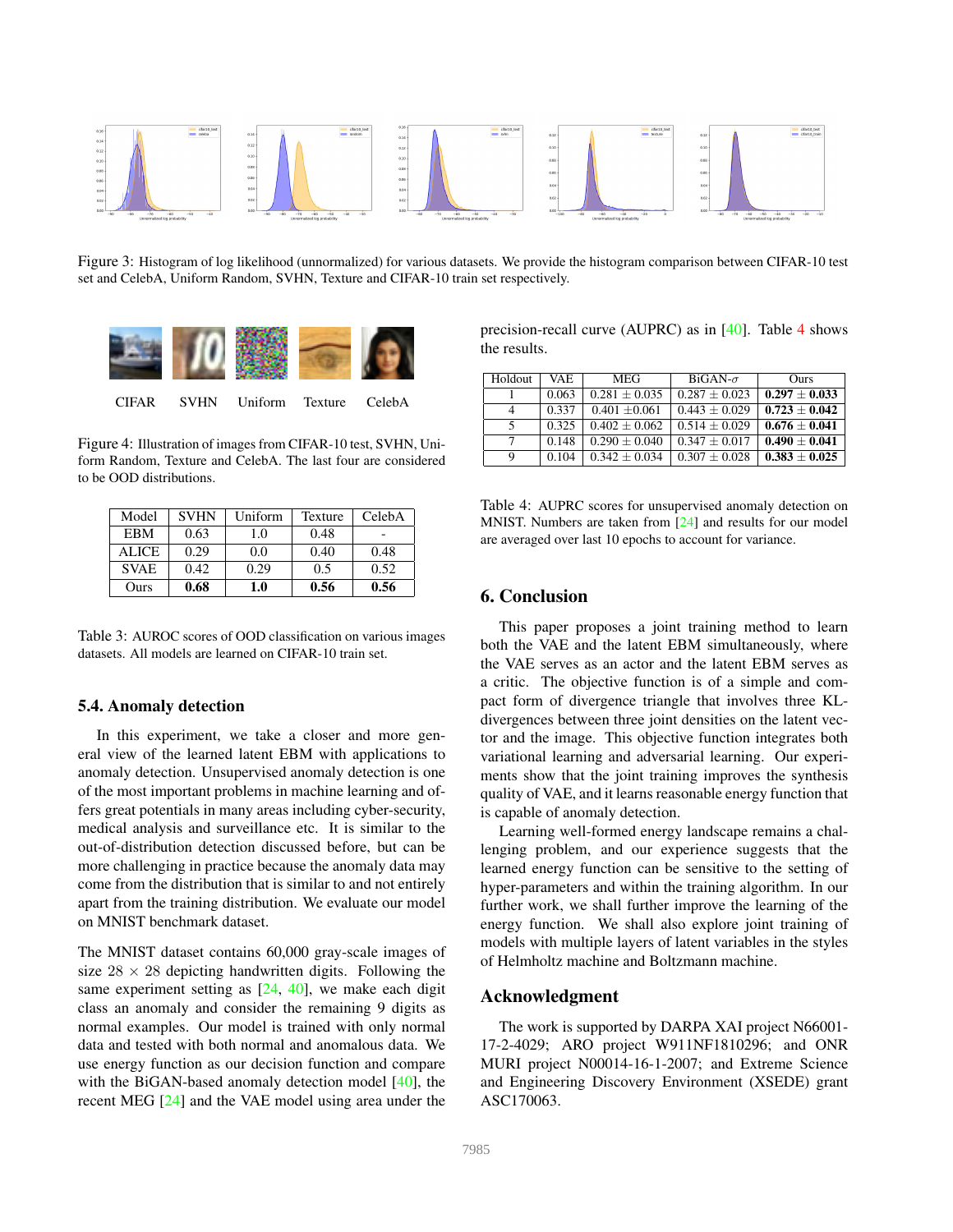# References

- [1] David H Ackley, Geoffrey E Hinton, and Terrence J Sejnowski. A learning algorithm for boltzmann machines. *Cognitive science*, 9(1):147–169, 1985. 2, 3, 4
- [2] Martin Arjovsky, Soumith Chintala, and Léon Bottou. Wasserstein generative adversarial networks. In *International Conference on Machine Learning*, pages 214–223, 2017. 2, 6
- [3] Mohammad Babaeizadeh, Chelsea Finn, Dumitru Erhan, Roy H Campbell, and Sergey Levine. Stochastic variational video prediction. *arXiv preprint arXiv:1710.11252*, 2017. 1
- [4] Liqun Chen, Shuyang Dai, Yunchen Pu, Erjin Zhou, Chunyuan Li, Qinliang Su, Changyou Chen, and Lawrence Carin. Symmetric variational autoencoder and connections to adversarial learning. In *International Conference on Artificial Intelligence and Statistics*, pages 661–669, 2018. 2, 6, 7
- [5] Mircea Cimpoi, Subhransu Maji, Iasonas Kokkinos, Sammy Mohamed, and Andrea Vedaldi. Describing textures in the wild. In *Proceedings of the IEEE Conference on Computer Vision and Pattern Recognition*, pages 3606–3613, 2014. 7
- [6] Arthur P Dempster, Nan M Laird, and Donald B Rubin. Maximum likelihood from incomplete data via the em algorithm. *Journal of the royal statistical society. Series B (methodological)*, pages 1–38, 1977. 1
- [7] Jeff Donahue, Philipp Krähenbühl, and Trevor Darrell. Adversarial feature learning. *arXiv preprint arXiv:1605.09782*, 2016. 2
- [8] Yilun Du and Igor Mordatch. Implicit generation and generalization in energy-based models. *arXiv preprint arXiv:1903.08689*, 2019. 7
- [9] Vincent Dumoulin, Ishmael Belghazi, Ben Poole, Olivier Mastropietro, Alex Lamb, Martin Arjovsky, and Aaron Courville. Adversarially learned inference. *arXiv preprint arXiv:1606.00704*, 2016. 2, 6
- [10] Ian Goodfellow, Yoshua Bengio, and Aaron Courville. *Deep learning*. MIT press, 2016. 4
- [11] Ian Goodfellow, Jean Pouget-Abadie, Mehdi Mirza, Bing Xu, David Warde-Farley, Sherjil Ozair, Aaron Courville, and Yoshua Bengio. Generative adversarial nets. In *Advances in neural information processing systems*, pages 2672–2680, 2014. 1, 2, 5
- [12] Karol Gregor, Ivo Danihelka, Alex Graves, Danilo Jimenez Rezende, and Daan Wierstra. Draw: A recurrent neural network for image generation. *arXiv preprint arXiv:1502.04623*, 2015. 1, 2
- [13] Tian Han, Yang Lu, Song-Chun Zhu, and Ying Nian Wu. Alternating back-propagation for generator network. In *AAAI*, volume 3, page 13, 2017. 2
- [14] Tian Han, Erik Nijkamp, Xiaolin Fang, Mitch Hill, Song-Chun Zhu, and Ying Nian Wu. Divergence triangle for joint training of generator model, energy-based model, and inferential model. In *Proceedings of the IEEE Conference on Computer Vision and Pattern Recognition*, pages 8670– 8679, 2019. 2, 3, 6
- [15] Dan Hendrycks and Kevin Gimpel. A baseline for detecting misclassified and out-of-distribution examples in neural networks. *arXiv preprint arXiv:1610.02136*, 2016. 7
- [16] Geoffrey E Hinton, Peter Dayan, Brendan J Frey, and Radford M Neal. The" wake-sleep" algorithm for unsupervised neural networks. *Science*, 268(5214):1158–1161, 1995. 2, 3
- [17] Geoffrey E Hinton, Simon Osindero, and Yee-Whye Teh. A fast learning algorithm for deep belief nets. *Neural computation*, 18(7):1527–1554, 2006. 2, 3, 4
- [18] John J Hopfield. Neural networks and physical systems with emergent collective computational abilities. *Proceedings of the National Academy of Sciences*, 79(8):2554–2558, 1982. 6
- [19] Sergey Ioffe and Christian Szegedy. Batch normalization: Accelerating deep network training by reducing internal covariate shift. *arXiv preprint arXiv:1502.03167*, 2015. 6
- [20] Taesup Kim and Yoshua Bengio. Deep directed generative models with energy-based probability estimation. *arXiv preprint arXiv:1606.03439*, 2016. 2
- [21] Diederik P Kingma and Jimmy Ba. Adam: A method for stochastic optimization. *arXiv preprint arXiv:1412.6980*, 2014. 6
- [22] Durk P Kingma, Shakir Mohamed, Danilo Jimenez Rezende, and Max Welling. Semi-supervised learning with deep generative models. In *Advances in neural information processing systems*, pages 3581–3589, 2014. 1
- [23] Diederik P Kingma and Max Welling. Auto-encoding variational bayes. *arXiv preprint arXiv:1312.6114*, 2013. 1, 2, 3, 6
- [24] Rithesh Kumar, Anirudh Goyal, Aaron Courville, and Yoshua Bengio. Maximum entropy generators for energybased models. *arXiv preprint arXiv:1901.08508*, 2019. 2, 8
- [25] Yann LeCun, Sumit Chopra, Raia Hadsell, M Ranzato, and F Huang. A tutorial on energy-based learning. *Predicting structured data*, 1(0), 2006. 3
- [26] Chunyuan Li, Hao Liu, Changyou Chen, Yuchen Pu, Liqun Chen, Ricardo Henao, and Lawrence Carin. Alice: Towards understanding adversarial learning for joint distribution matching. In *Advances in Neural Information Processing Systems*, pages 5495–5503, 2017. 2, 6, 7
- [27] Ziwei Liu, Ping Luo, Xiaogang Wang, and Xiaoou Tang. Deep learning face attributes in the wild. In *Proceedings of International Conference on Computer Vision (ICCV)*, 2015. 6
- [28] Mario Lucic, Karol Kurach, Marcin Michalski, Sylvain Gelly, and Olivier Bousquet. Are gans created equal? a large-scale study. *arXiv preprint arXiv:1711.10337*, 2017. 6
- [29] Takeru Miyato, Toshiki Kataoka, Masanori Koyama, and Yuichi Yoshida. Spectral normalization for generative adversarial networks. *arXiv preprint arXiv:1802.05957*, 2018. 6
- [30] Shakir Mohamed and Balaji Lakshminarayanan. Learning in implicit generative models. *arXiv preprint arXiv:1610.03483*, 2016. 3
- [31] Kevin P Murphy. *Machine learning: a probabilistic perspective*. MIT press, 2012. 4
- [32] Yuval Netzer, Tao Wang, Adam Coates, Alessandro Bissacco, Bo Wu, and Andrew Y Ng. Reading digits in natural images with unsupervised feature learning. 2011. 7